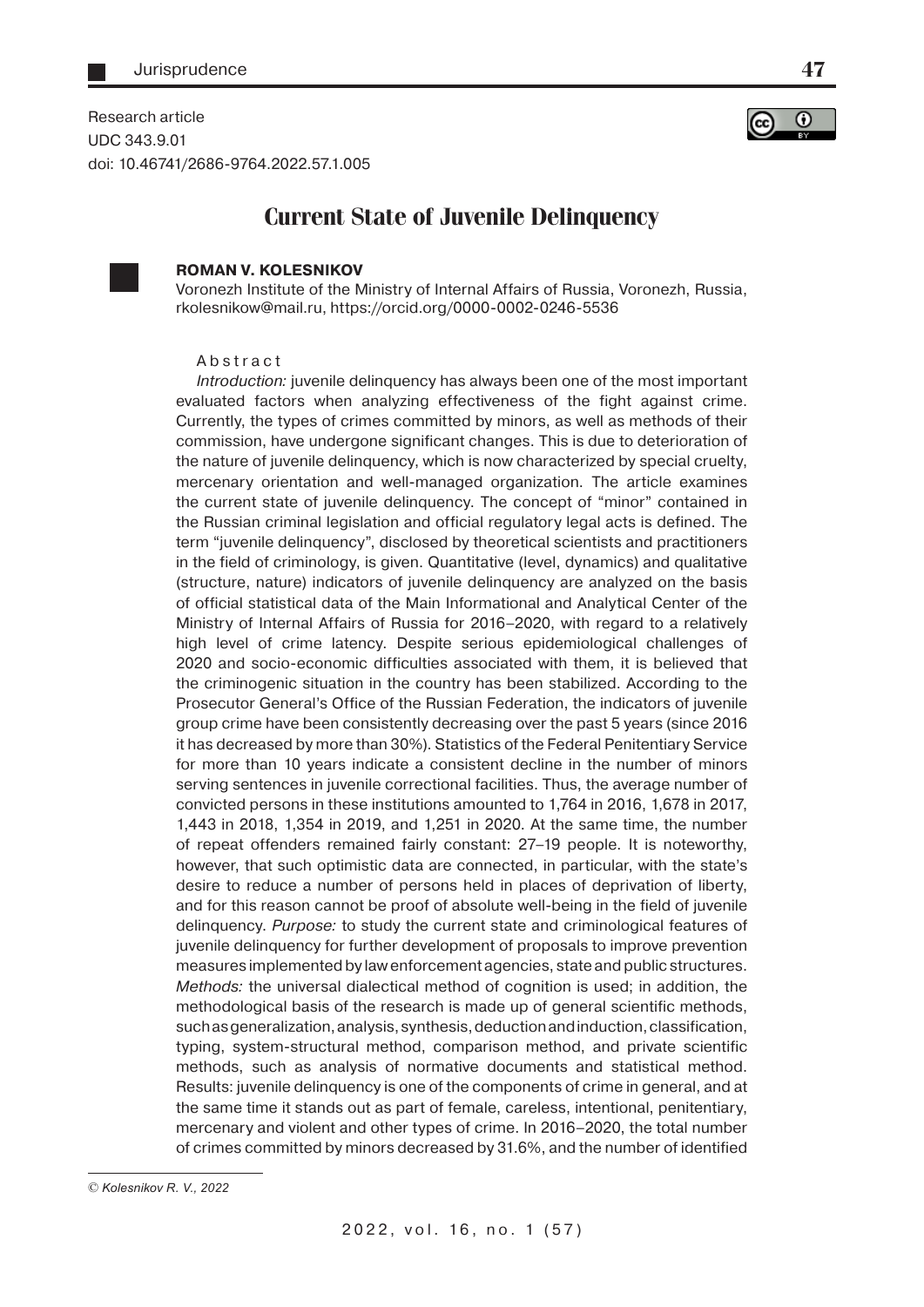minors who committed illegal acts went down by 44.7%. In the structure of juvenile delinquency, a significant part is occupied by mercenary and mercenaryviolent crimes, most of which are crimes against property (60.8%). Conclusions: having analyzed the current state of juvenile delinquency, the author identifies characteristic features that determine illegal behavior of adolescents, which ultimately contribute to emergence and development of a sense of impunity in a minor and ultimately lead to repeated offenses.

K e y w o r d s : crime; minor; adolescent; crime; state; level; dynamics; share.

12.00.08 – Criminal law and criminology; penal law.

5.1.4. Criminal legal sciences

For citation: Kolesnikov R. V. Current state of juvenile delinquency. Penitentiary Science, 2022, vol. 16, no. 1 (57), pp. 47–56. doi: 10.46741/2686- 9764.2022.57.1.005.

#### **Introduction**

Juvenile delinquency is one of the components of crime in general, having its common features, as well as specific ones due to a special subject of crime, namely, a minor. In addition, it stands out as part of other types of crime, in particular, female, reckless, intentional, penitentiary, mercenary and violent crime.

Considering juvenile delinquency in terms of forecasting and research, it is also necessary to note a humanitarian aspect. Persons who have not reached the age of majority are one of the least protected social groups and that is why crime prevention is of the greatest importance for this category of persons. In this case, we mean protection of a social group consisting of children and young people from the negative criminal impact. Unfortunately, at present, the level of criminal influence on this part of population remains quite high.

Constant rejuvenation of the crime subject is one of the main diseases of society all over the world. A few decades ago, information about murders and other socially dangerous acts perpetrated by children and youth seemed incredible, it was simply impossible.

Juvenile delinquency is subject to general laws of crime existence. Its identification as an independent type of crime is based on agerelated moral, psychological and intellectual characteristics of minors. During this period, the intellectual sphere is actively developing, experience is accumulating, including negative (criminal). It is noteworthy that not all children in our society have a proper socialization

process. A considerable part of children and teenagers grow up in dysfunctional families, communicate in bad companies, do not receive necessary social and legal knowledge. Some minors have contact with direct criminal and criminogenic situations.

At present, types of crimes committed by minors, as well as methods of their commission, have undergone significant changes due to a different nature of juvenile delinquency, characterized by special cruelty, organization, mercenary orientation, better concealment of crime traces. In addition, adolescents' psychology has recently been undergoing negative changes; thus law enforcement agencies find it much more difficult for to obtain information.

It is important to note that numerous measures are already being conducted in the Russian Federation: from eliminating criminogenic factors in youth environment to improving effectiveness of the crime prevention system. In Russia, for example, the Decade of Childhood was announced in 2017, the Foundations of the state youth policy of the Russian Federation for the period up to 2025 were approved in 2014, and the Concept for information security of children was adopted in 2015, the Federal Law No. 120-FZ of June 24, 1999 "On the basics of the system to prevent neglect and juvenile delinquency" (hereinafter – Law No. 120) is in force. These documents show that the state policy focused on ensuring the future of Russia is being formed and implemented in our country. However, in the context of the ongoing globalization pro-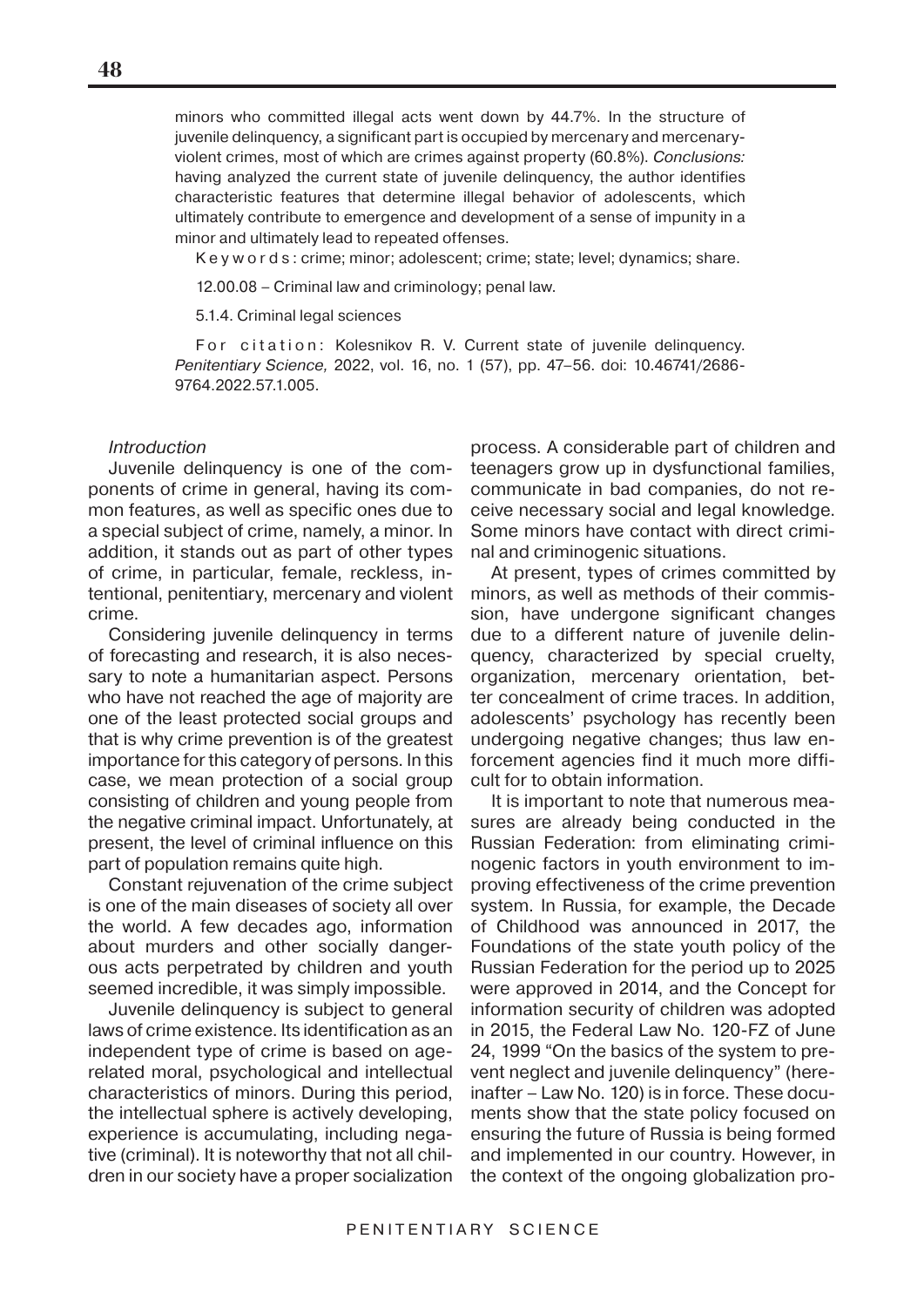cesses, society and the state face new problems, which require fundamental solutions. The information causes of juvenile delinquency, which in modern realities are one of its leading factors, are not sufficiently studied in modern criminology, and therefore are not taken into account when developing practical measures. These facts indicate the need for a more detailed consideration of juvenile delinquency, as well as importance of developing practical measures with regard to the theoretical data obtained.

In the 19th century the problem of juvenile delinquency was studied by prominent Russian scientists: L.M. Vasilevskii, A.I. Zak, E.N. Tarnovskii, N.N. Makovskii, S.A. Sokolinskaya. Many works of famous criminologists of the Soviet and post-Soviet period, in particular Z.A. Astemirov, M.M. Babayev, L.I. Belyaeva, N.I. Vetrov, A.B. Sakharov, V.D. Ermakov and others, are devoted to these issues. Juvenile delinquency is still reflected in modern Russian literature. We should note works of the following scientists: A.V. Anosov, Yu.M. Antonyan, E.A. Armanova, I.N. Artemenko, E.V. Batyshcheva, A.I. Bel'skii, E.V. Bochkareva, A.P. Varygin, E.V. Demidova-Petrova, T.M. Zaiko, A.N. Il'yashenko, G.S. Karshiev, E.V. Kosheleva, U.E. Klinova, Ya.I. Kurinova, V.A. Lelekov, E.D. Naimanova, N.G. Osadchaya, L.S. Rad'kova, A.I. Titova, T.S. Fetisova, M.V. Shaikova, O.V. Shlyapnikova, and L.M. Shcherbakova.

This interest is provoked by the fact that it is difficult to correct juvenile offenders in future and, thus, they may commit crimes in adulthood. So it would be fair to judge that the current state of juvenile delinquency reflects the crime rate of tomorrow, poses a threat to the future generation and the state as a whole.

Research methods

A universal dialectical method for cognition of juvenile delinquency is used in the study. Its methodological basis is made up of general scientific methods, such as generalization, analysis, synthesis, deduction and induction, classification, typing, system-structural method (juvenile delinquency is considered not as a simple set of crimes, but as a certain complexly organized systemic entity that has a clear structure and is due to a number of factors), comparison method (used in comparing the overall crime rate in the Russian Federation and juvenile delinquency at the moment and in previous years), and private scientific methods, such as analysis of normative documents (consideration of modern Russian legislation), statistical method (used in the study of juvenile delinquency in the Russian Federation).

## **Discussion**

Juvenile delinquency is a complex system consisting of many elements that has its inherent characteristics (quantitative and qualitative), and manifests itself in a set of criminally punishable acts committed by persons aged 14–18.

Based on the analysis of theoretical and scientific sources, the following definition of juvenile delinquency can be formulated: it is a historically changeable, relatively massive, social and legal phenomenon, which is an integral systemic set of negative socially dangerous, criminally punishable acts and minors who committed them in a certain territory (locality, region, state as a whole) for a specific time period with qualitative and quantitative characteristics (indicators). This provision is also confirmed in the criminological literature [5, p. 114; 7, p. 41].

Juvenile delinquency is characterized by a high degree of public danger, which follows from its ability to act as a serious personnel base for replenishment of organized and professional crime. According to some expert estimates, over 80% of adult professional criminals (apartment thieves, pickpockets, fraudsters, etc.) committed their first criminal act in adolescence [2; 6; 8; 9, pp. 242–248].

The above circumstances make it necessary to clarify the concept "minor" in order to conduct a full-fledged analysis of the current state of youth crime.

To begin with, we will consider the criminal law definition of the term "minor". In Part 1 of Article 87 of the Criminal Code of the Russian Federation, the concept "minor" is interpreted as a "person who at the time of crime commission turned fourteen, but did not reach eighteen years old". In Law No. 120, a minor is defined as a person who has not reached the age of eighteen. These definitions, in our opinion, are quite applicable for prevention of juvenile delinquency.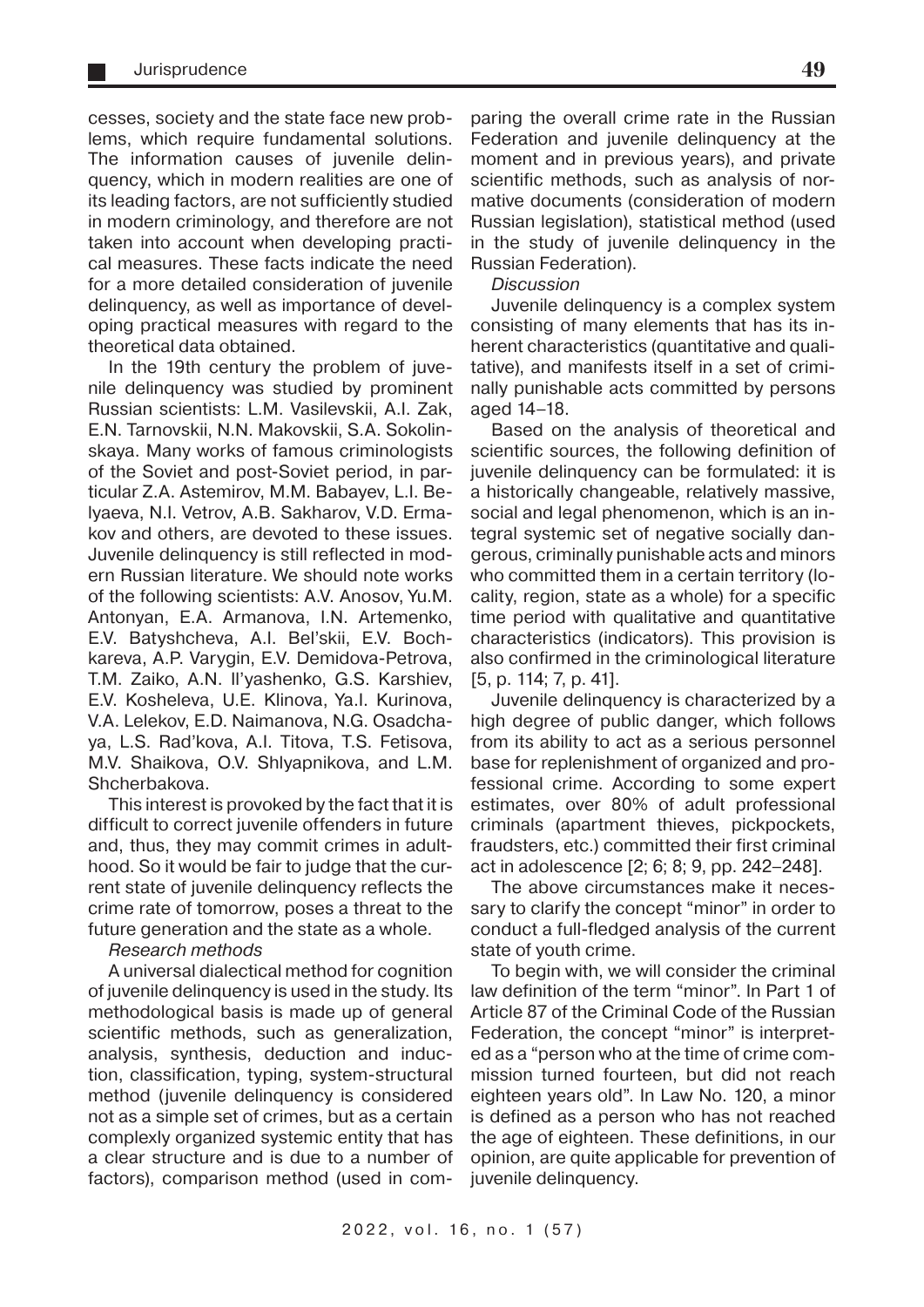Due to the special legal status of minors, a special approach should be applied to criminals of this category when forming a set of measures to prevent crimes with their participation. It is important to take into account that effective organization of specific and targeted preventive work is possible on the basis of clear ideas about the state of juvenile delinquency, its level, dynamics, structure and nature.

A current state of juvenile delinquency in Russia shows a downward trend, but this does not mean that its level is adequate to society's needs. It is crucial to further reduce its level and degree of public danger.

In Russia in 2016–2020, the number of crimes committed by minors decreased: 2016 – 53,736 crimes, 2017 – 45,288, 2018 – 43,553, 2019 – 41,548, 2020 – 39,421 (Table 1).

Table 1

|                                                                                | 2016      | 2017    | 2018    | 2019    | 2020    | Rates of decline, growth,<br>in $%$ |
|--------------------------------------------------------------------------------|-----------|---------|---------|---------|---------|-------------------------------------|
| Total crimes                                                                   | 2 160 063 | 2058476 | 1991532 | 2024337 | 2044221 | 5.62                                |
| Juvenile crimes                                                                | 53736     | 45 288  | 43 553  | 41 548  | 39421   | 36.3                                |
| Share<br>iuvenile l<br>0f<br>delinquency in the total<br>volume of crime, in % | 2.5       | 2.2     | 2.2     | 2.1     | 1.9     | 31.6                                |

Dynamics of juvenile crimes in Russia, 2016–2020 [14]

In 2020, 39,421 crimes committed by minors or with their complicity were registered, which is 4.8% or 2,127 crimes less than in the previous year (2019 – 41,548 crimes). In general, during the study period, the number of juvenile crimes decreased by 36.3% (in absolute terms – by 14,315 crimes). Thus, it can be concluded that juvenile crime dynamics in 2016–2020 showed a steady downward trend.

At the same time, the share of juvenile

delinquency in the total volume of crime decreased by 31.6% and amounted on average to 2.2%.

The state of juvenile delinquency in the country can be assessed by taking into account a number of minors who have committed crimes. During the period under analysis, the number of minors who committed crimes went down: in 2016 – 48,589, 2017 – 42,504, 2018 – 40,860, 2019 – 37,953, 2020 – 33,575 (Table 2).

Table 2

|                                        | 2016  | 2017    | 2018    | 2019    | 2020    | Rates of decline, growth, in % |
|----------------------------------------|-------|---------|---------|---------|---------|--------------------------------|
| Identified criminals, total   1015 875 |       | 967 103 | 931 107 | 884 661 | 852 506 | 19.1                           |
| l Of them minors                       | 48589 | 42 504  | 40 860  | 37953   | 33 575  | 44.7                           |
| Share, in %                            | 4.8   | 4.4     | 4.4     | 4.3     | 3.9     | 23                             |

Dynamics of identified delinquent offenders in Russia, 2016–2020 [14]

During the study period, the number of identified minors who committed a crime reduced by 44.7%, while the total number of identified criminals – by 19.1%.

The proportion of minors in the total number of identified criminals during the study period averaged 4.5%. At the same time, throughout the entire period, the share of juvenile delinquents was going down, and only in 2018 it remained at the same level.

Reduction in the number of delinquent offenders reproduces dynamics in relation to all criminals. However, as noted by Y.M. Antonyan and M.V. Goncharova, the number of

delinquent offenders decreases more intensively in comparison with adult criminals [1, pp. 91–92].

Analyzing quantitative indicators of juvenile delinquency, we bear in mind that a large number of such crimes are hidden from accounting and registration. According to expert estimates, the juvenile delinquency rate is 3–4 times higher than it is reflected in official statistics. Robberies, thefts and hooliganism are characterized by the greatest latency.

Such a situation occurs, as educational organizations often conceal facts of students' illegal behavior, thus contributing to emer-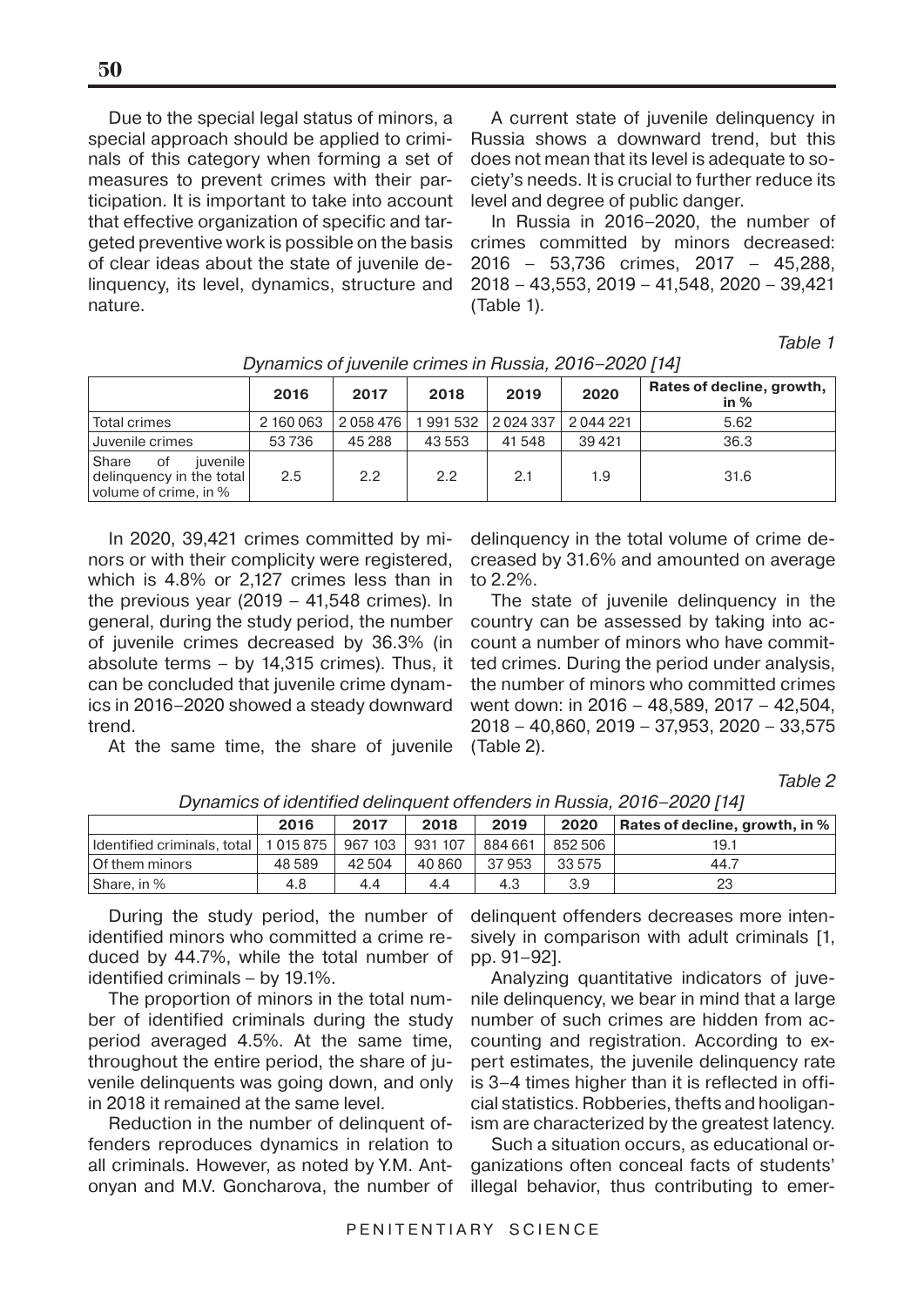gence and development of a sense of impunity among minors, which ultimately generates repeated offenses and crimes. Heads of schools and other educational organizations, in cases of revealing facts of intentional damage to other people's property, petty theft, and beatings, resort to the use of its own educational measures. Consequently, comprehensive preventive measures are not applied to such minors, which negatively affects the overall state of the fight against juvenile delinquency.

The current state of juvenile delinquency and reduction of its quantitative indicators are influenced by transfer of crime into virtual space. Thus, a number of cybercrimes characterized by high latency is growing [10, pp. 3–24]. We share E.V. Demidova-Petrova's opinion that today a global information environment serves as a communication center for a wide range of Internet users, between whom virtual social connections are built, including in the criminal sphere [3, p. 328].

Due to a limited scope of criminal encroachments inherent in minors, they are mainly self-serving. Accordingly, the structure of the considered type of crime is dominated by mercenary and mercenary-violent crime. At the same time, crimes against property make up 60.8%, of which 71% are theft (Article 158 of the Criminal Code of the Russian Federation). Of all juvenile offenders, persons who have committed crimes against property make up 82.3%.

Cell phones are the most common objects of theft. To illustrate it, we will give a brief example from investigative and judicial practice: a minor S., while in the gym of the Golden Dragon club during training, stole a mobile phone of the brand "Xaomi 5-s", worth 13,000 rubles, belonging to a minor victim A. from the pocket of a jacket in the locker room [12].

In foreign countries, the situation with juvenile delinquency is similar. In European countries and the USA, juvenile crimes against property account for up to 80% of all youth crimes [4, p. 48; 15, pp. 488–493].

It is interesting to note that in Russia the proportion of minors who committed robbery, plunder, theft and rape is 1.5–2 times higher than the average for all other crimes. At the same time, drug trafficking is growing as well, mainly crimes provided for in Articles 228 and 228.1 of the Criminal Code of the Russian Federation [13, p. 228].

Characterizing the content of youth crimes, it is important to analyze the structure of this type of crime by crime severity (Table 3).

Table 3

|                                       | 2016     | 2017     | 2018 | 2019            | 2020   | Rates of decline, growth, in % |
|---------------------------------------|----------|----------|------|-----------------|--------|--------------------------------|
| Juvenile crimes, total                | 53 736   | 45 288 1 |      | 43 553   41 548 | 40 367 | 33                             |
| Of them heavy and<br>especially heavy | 11 5 3 7 | 10238    | 9716 | 10 113          | 9651   | 19.5                           |
| Share, in %                           | 21.5     | 22.6     | 22.3 | 24.3            | 23.9   | $-10.04$                       |

Dynamics of grave and especially grave youth crimes in 2016–2020 [14]

In 2020, 9,651 grave and especially grave crimes were committed by minors, which is 19.5% less than in 2016. At the same time, these crimes are accompanied by greater audacity and cynicism. As for the proportion of serious and especially serious crimes in the total volume of juvenile delinquency, it amounts to 23.1% on average. At the same

time, during the study period, this indicator showed an upward trend – by 2.43%. If in 2016 it was 21.5%, then in 2019 it was already 23.9%.

According to severity of juvenile crimes, they are distributed in the following percentage (Figure 1).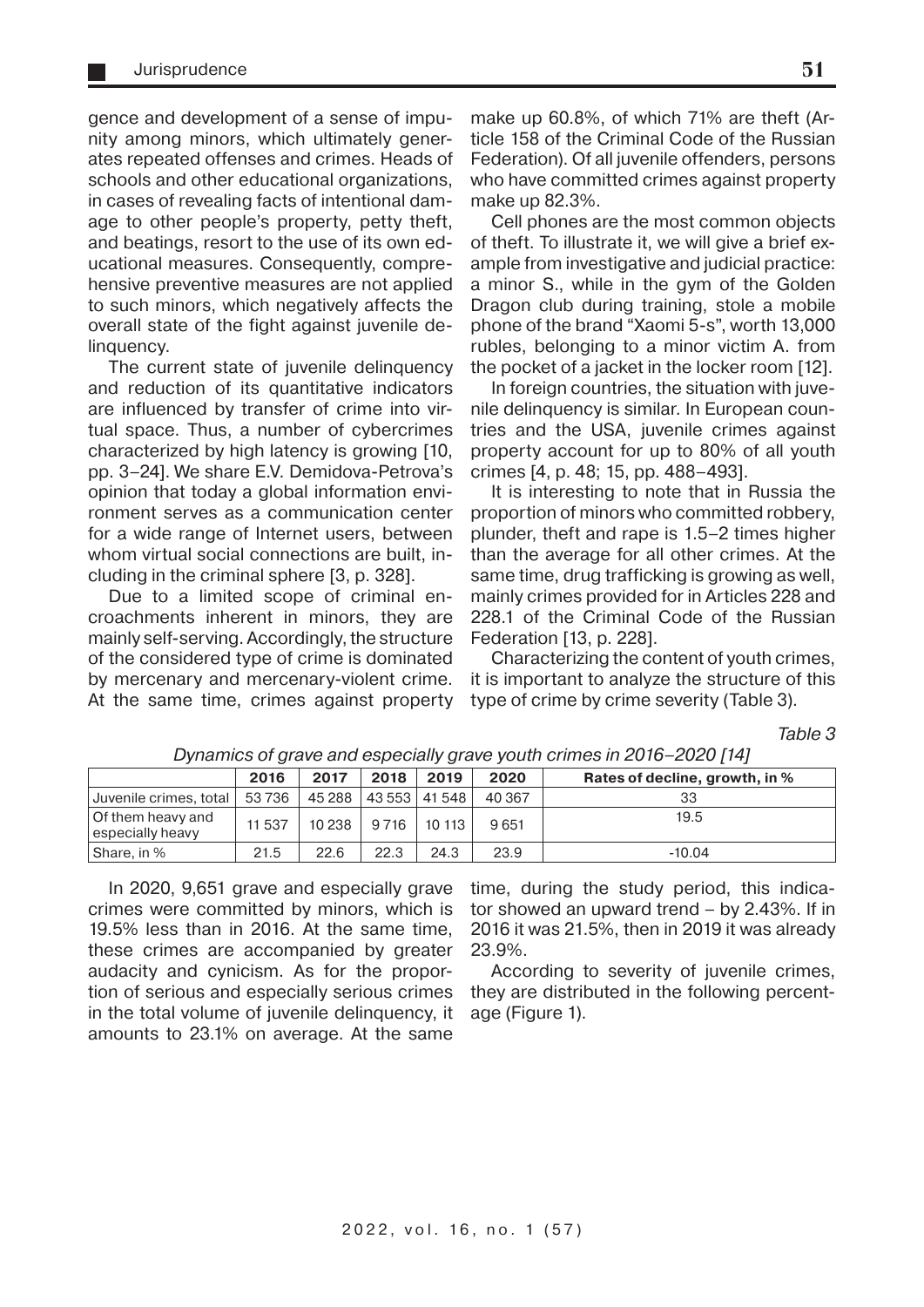

Figure 1. Structure of juvenile crimes by severity, in 2020 (according to official data of the Main Information and Analytical Center of the Ministry of Internal Affairs of the Russian Federation)

Territorial distribution of juvenile delin-number of identified persons) is shown in Figquency in 2020 by regions with the highest ure 2. proportion of delinquent youth (of the total



Figure 2. Share of minors in the total number of identified persons by Russian regions in 2020 (according to official data of the MIAC MIA RF)

The largest share of delinquent youth is recorded in the Republic of Tuva – 9.1% and the Republic of Karelia – 7.2%.

A group nature of juvenile delinquency is its specific feature. A significant number of crimes are committed by teenagers in com-

plicity with adults (in most cases, in the form of co-execution). Such groups usually consist of 2–3 people and are unstable in terms of activity duration (up to 3 months).

Dynamics of youth group crimes for the period from 2016 to 2020 is presented in Table 4.

Table 4

|                                                                                 | 2016 | 2017 | 2018 | 2019                                       | 2020 | Rates of decline, growth,  <br>in $%$ |
|---------------------------------------------------------------------------------|------|------|------|--------------------------------------------|------|---------------------------------------|
| l Identified minors, total                                                      |      |      |      | 48 589   42 504   40 860   37 953   36 811 |      | 31.99                                 |
| Those who committed a crime in a $\vert$ 21 463 $\vert$ 19 889 $\vert$<br>group |      |      |      | 19 508   17 882   16 694                   |      | 28.6                                  |

### Dynamics of youth group crimes, 2016–2020 [14]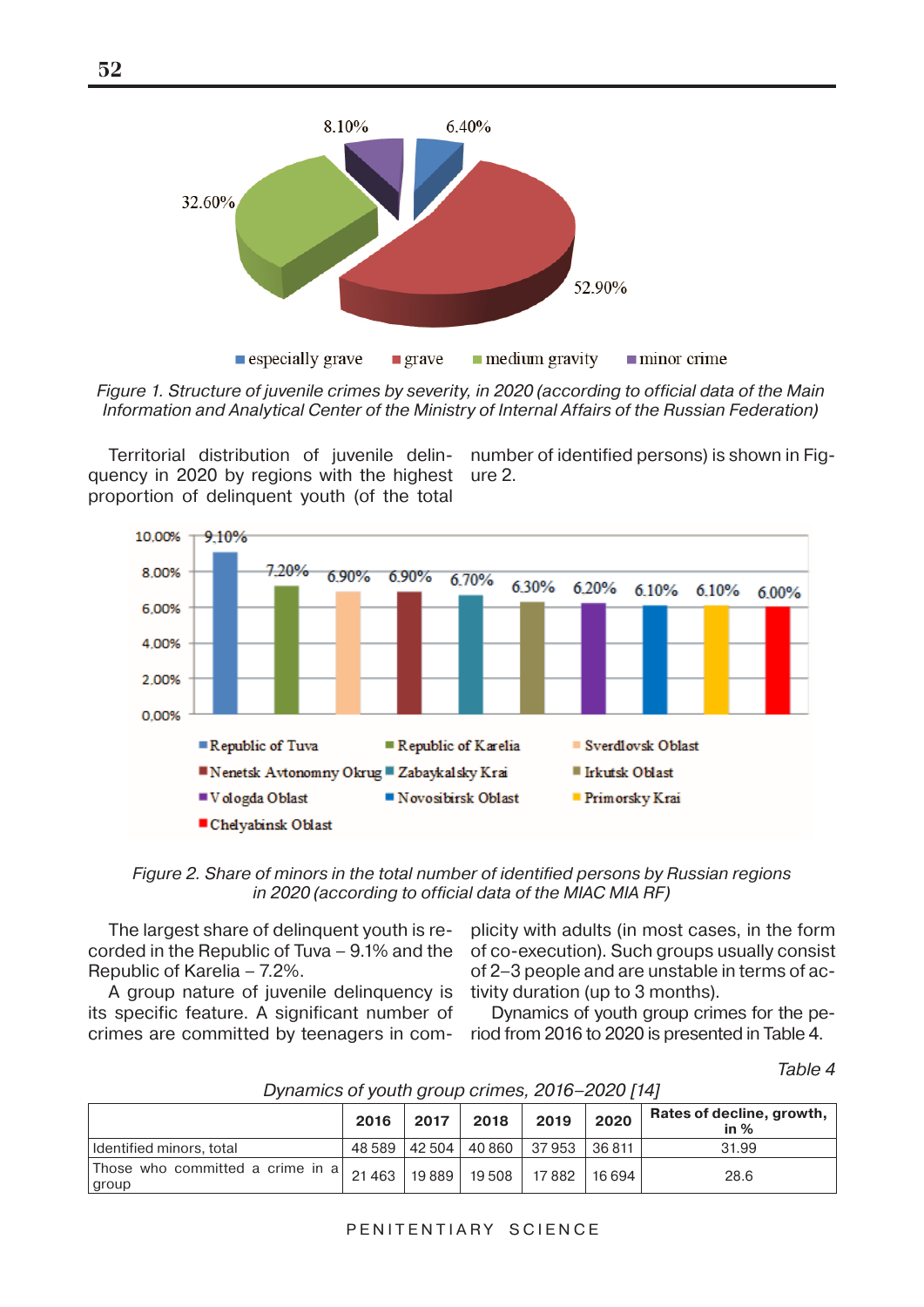| Share in the group, in %                                                                         | 44.2 | 46.8 | 47.7 | 47.1 | 45.4 | $-2.7$  |
|--------------------------------------------------------------------------------------------------|------|------|------|------|------|---------|
| Those who committed a crime as part<br>of an organized criminal syndicate,<br>criminal community | 62   | 75   | 88   | 96   | 99   | $-37.4$ |
| Share in the composition of the<br>organized criminal group, criminal<br>community, in %         | 0.1  | 0.2  | 0.2  | 0.3  | 0.27 | $-62.9$ |

Table 4 shows a 28.6-percent decrease in the number of minors who committed a crime as part of a group and a 37.4-percent increase – as part of an organized criminal syndicate and criminal community.

The total number of minors who committed group crimes in 2016–2020 averaged 45.7% of the total number of juvenile offenders during the study period. It should be noted that this is a fairly high indicator, which indicates law enforcement agencies' insufficient attention to adolescents, and consequently weak preventive work with this special category of offenders.

The share of minors who committed a crime as part of organized criminal groups and criminal communities averaged 0.2%. In 2020, 16,694 minors (28.6%) committed crimes as part of a group, of which 99 minors (37.4%) as part of an organized group or criminal community (criminal organization).

Analysis of investigative and judicial practice proves a predominantly group nature of youth crimes. For instance, minors R. and M., by prior agreement, for the purpose of stealing someone else's property, illegally entered an auto repair shop through an open window and stole a welding machine and two car headlights [11].

Minors more often become organizers and instigators. Such groups are characterized by cohesion and clear hierarchy. When planning criminal actions, they distribute roles between participants.

A group nature of juvenile delinquency has an objective ground: biological and social factors of adolescent cohesion and desire to protect themselves from violence from other peers or older adolescents. Low recidivism is another feature of juvenile delinquency. Assessed dynamics of repeated juvenile delinquency is presented in Table 5.

Table 5

|                                           | 2016    | 2017     | 2018    | 2019          | 2020   | Rates of decline, growths, % |
|-------------------------------------------|---------|----------|---------|---------------|--------|------------------------------|
| Number of juvenile delinguents            | 48 589  | 42 504   |         | 40 860 37 953 | 36 742 | 32.3%                        |
| Previously committed crimes               | 12778   | 11 0 2 2 | 10 0 35 | 9 3 5 7       | 8683   | 47.16                        |
| Share, in %                               | 26.3    | 25.9     | 24.6    | 24.7          | 23.6   | 11.5                         |
| Of them previously convicted of<br>crimes | 4 3 8 9 | 4 2 4 5  | 3811    | 3520          | 3415   | 28.5                         |
| Share, in %                               | 9.0     | 10.0     | 9.3     | 9.3           | 9.3    | $-3.22$                      |

Indicators of repeated crimes committed by minors in Russia, 2016–2020 [14]

In the study period, the proportion of minors who had previously committed crimes in the total number of juvenile offenders averaged 25.1%, and previously convicted persons  $-9.4%$ .

In 2020 8,683 minors who had previously committed crimes were identified, which is 47.16% less than in 2016. Of these, 3,415 minors were previously convicted of crimes (9.3%), which is 28.5% less than in 2016.

The reported recidivism rate for juvenile offenders is lower (approximately by 2 times), in comparison with that for adults, as minors are not criminally liable for many crimes due

to their age. After returning from juvenile correctional facilities or being sentenced to a suspended sentence, they usually reoffend after reaching the age of majority. Accordingly, their recidivism will be recorded as adult crime.

**Results** 

After considering juvenile delinquency, the following conclusions can be drawn:

1. Juvenile delinquency is a complex system consisting of many elements, which has its inherent characteristics (quantitative and qualitative), and manifests itself in the totality of criminally punishable acts committed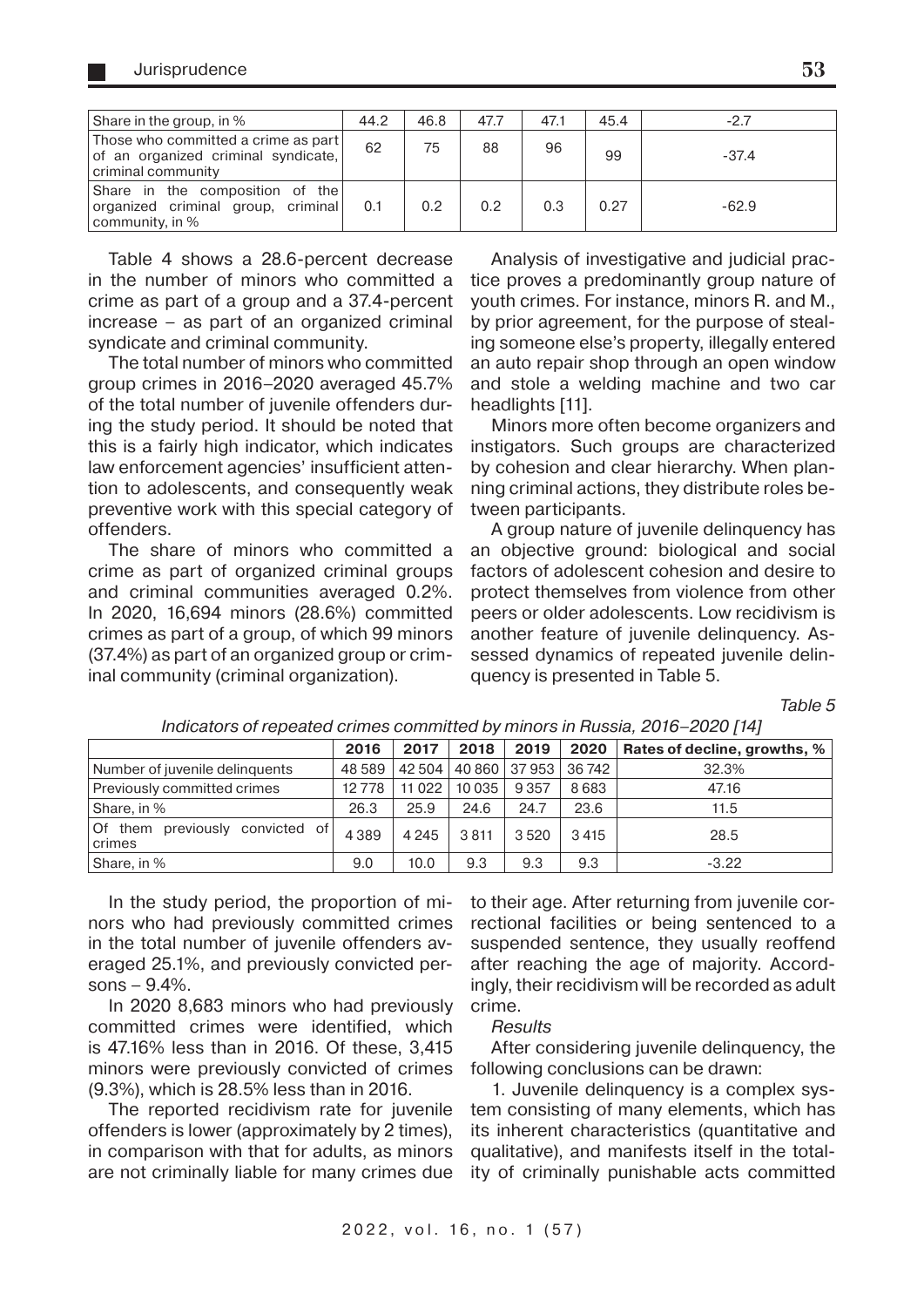by persons aged fourteen to eighteen years. This is one of the components of crime in general, and at the same time it stands out as part of female, careless, intentional, penitentiary, mercenary, violent and other types of crime.

2. Juvenile delinquency exists in all subjects of Russia, but in some regions it significantly exceeds the national average. The highest level of juvenile delinquency is observed in the republics of Tuva and Karelia, the Novgorod Oblast and Zabaykalsky Krai.

3. Juvenile delinquency acts as a human resource potential to replenish adult crime, especially organized and professional crime, characterized by increased public danger. According to experts, 80% of apartment thieves, pickpockets and scammers committed their first crime in adolescence.

4. The current state of juvenile delinquency in the Russian Federation, which is confirmed by official statistical indicators, shows a downward trend in key quantitative indicators: in general, in Russia for the past five years, the number of youth crime decreased by 36.3%, in absolute terms – by 14,315 crimes, and at the same time the share of such crimes in the total volume declined by 31.6%. The number of identified minors who committed illegal acts went down by 44.7%, while the total number of identified adult criminals reduced by only 19.1%. It is reasonable to forecast further decline in the main indicators of juvenile delinquency. However, it is noteworthy that in the present realities the level of juvenile delinquency is still inadequate to modern society's requirements, which causes the need to further reduce its level and degree of public danger when formulating concrete proposals for the implementation of general social and special criminological measures to prevent juvenile delinquency.

5. When analyzing quantitative indicators of juvenile delinquency, it is necessary to take into account a crime latency level. According to experts, the juvenile delinquency rate is 3–4 times higher than reflected in official statistical sources (thefts, robberies and hooliganism are still highly latent, especially committed on the territory of schools and other educational organizations of secondary and special education).

6. Virtual space has a very significant impact on reduction of quantitative indicators

of juvenile delinquency. With IT technology development, modern youth crime is also transferring into the Internet, where a fertile ground is being created for commission of cybercrimes, characterized by a high degree of latency.

7. In the structure of juvenile delinquency, a significant part is occupied by mercenary and mercenary-violent crimes. At the same time, crimes against property make up 60.8%, and of all juvenile offenders, persons who have committed crimes against property make up 82.3%.

8. In 2020, 9,651 serious and especially serious crimes were committed by minors, which is 19.5% less than in 2016. Juvenile delinquency is mainly of a group nature (over the past five years – an average of 47.16%) and has a lower criminal recidivism than among adults (in 2020 – 9.3%).

9. When forming a set of measures to prevent youth crimes, it is necessary to apply a special integrated approach, it is important to bear in mind that effective and targeted preventive work can be organized only on the basis of a representative analysis of the state of juvenile delinquency: level, dynamics, structure and nature.

10. To prevent juvenile delinquency, we propose the following:

1) a set of measures for general social prevention of juvenile delinquency should include:

– social patronage and formation of various specialized funds whose activities are aimed at solving specific socio-economic problems of families and minors;

– adoption of the federal state program for the formation of a legal culture of family relations based on the "Concept of state family policy in the Russian Federation for the period up to 2025" and legalization of a system of compulsory treatment for drug addiction and alcoholism of aggressive persons who raise minor children;

– conduct of thematic events for parents dedicated to spiritual and moral education of minors; widespread introduction and development of a network of crisis and psychological centers, hotlines and counseling centers on family relationships, including between parents and children;

**54**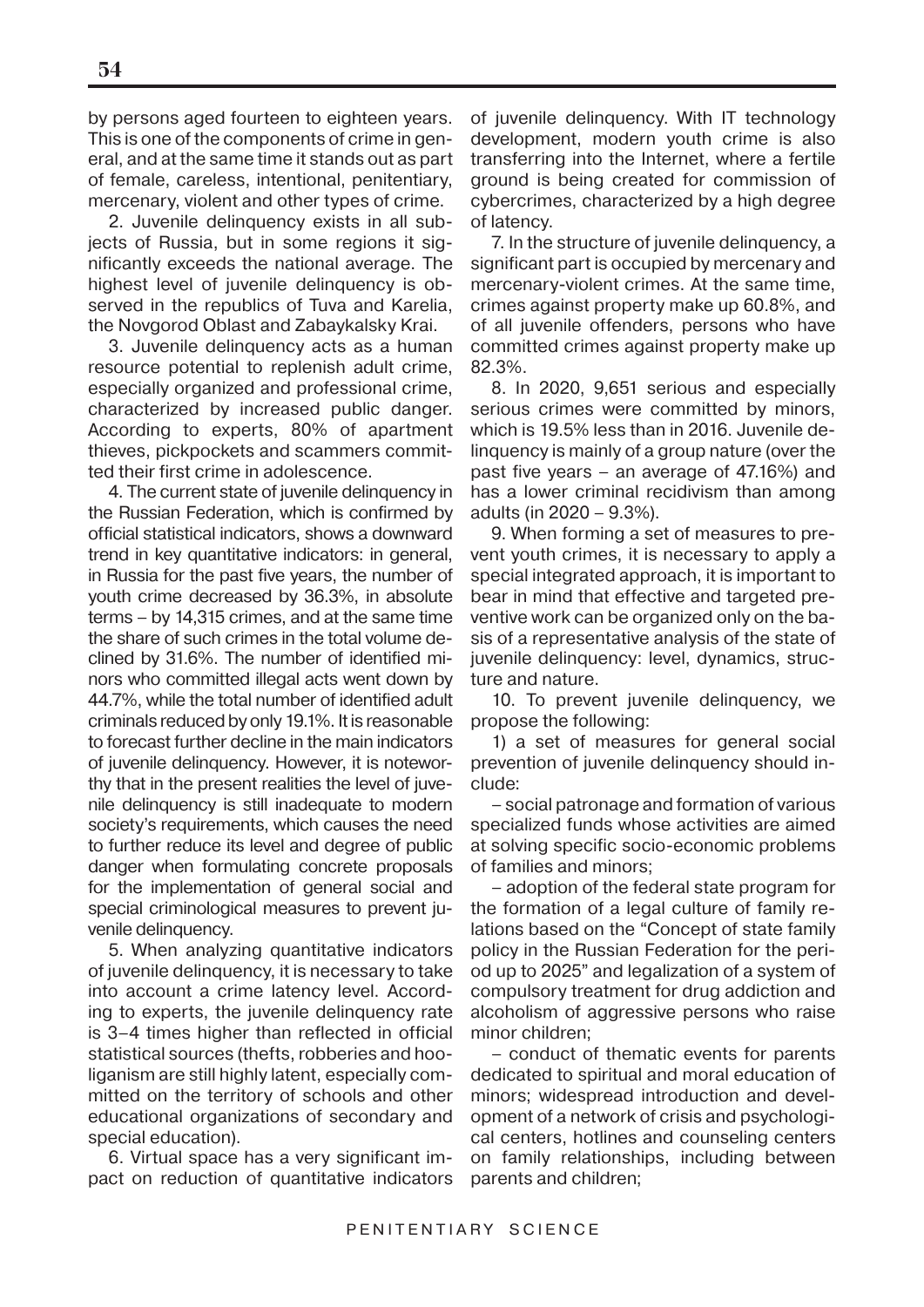2) in the complex of measures for special criminological prevention of juvenile delinquency, it is necessary to:

– identify socially disadvantaged families;

– carry out operational and preventive measures;

– consult school teachers on the problems of taking into account individual psychological characteristics of a minor's personality in the educational process;

– form effective mechanisms to ensure children's safety on the Internet;

3) in the complex of measures for individual prevention implemented in the activities of the Department of Internal Affairs, it is important to:

– conduct regular conversations with minors in order to involve them in sections, clubs, children's and youth public associations;

– hold meetings with teachers of educational organizations;

– visit minors at the place of residence;

– involve minors in prevention as public educators;

– continue practice of announcing official warnings to adults that negatively affect minors.

#### **REFERENCES**

1. Antonyan Yu.M., Goncharova M.V. Present state and causes of juvenile delinquency in Russia. Vestnik Moskovskogo gosudarstvennogo oblastnogo universiteta. Seriya: Yurisprudentsiya=Bulletin of the Moscow Region State University. Series: Jurisprudence, 2018, no. 2, pp. 91–103. (In Russ.)

2. Artem'ev N.S., Zabelich A.A. Characteristics of professional crime and the personality of a professional criminal. Aktual'nye voprosy bor'by s prestupleniyami=Topical Issues of Combating Crimes, 2017, no. 1. Available at: https://cyberleninka.ru/article/n/ harakteristika-professionalnoy-prestupnosti-i-lichnosti-professionalnogo-prestupnika (In Russ.) (Accessed November 2, 2021).

3. Demidova-Petrova E.V. Features of perception of modern juvenile crime. Vestnik Kazanskogo yuridicheskogo instituta MVD Rossii=Bulletin of the Kazan Law Institute of MIA Russia, 2019, vol. 10, no. 3, pp. 328–339. (In Russ.).

4. Kolesnikov R. V. Foreign experience in prevention of crime of minors. Vestnik Voronezhskogo instituta FSIN Rossii= Proceedings of Voronezh Institute of the Russian Federal Penitentiary Service, 2020, no. 4, pp. 143-150. (In Russ.).

5. Kriminologiya: uchebnoe posobie [Criminology: textbook]. Ed. by V.D. Malkov, V.A. Lelekov, S.T. Gavrilov, A.N. Il'yashenko, A.V. Dolgov. Voronezh: VI MVD Rossii, 2005. 251  $D<sub>1</sub>$ 

6. Lelekov V.A., Kosheleva E.V. Causes and conditions of penitentiary recidivism. Territoriya nauki=Territory of Science, 2014, no. 1, pp. 182–190. Available at: https://cyberleninka. ru/article/n/prichiny-i-usloviya-penitentsiarnogo-retsidiva-nesovershennoletnih (In Russ.) (Accessed November 2, 2021).

7. Lelekov V.A., Kosheleva E.V. Yuvenal'naya kriminologiya: uchebnik [Juvenile criminology: textbook]. Moscow: Yuniti-Dana: Zakon i pravo, 2014. 311 p.

8. Orsaeva R. A. Features of juvenile delinquency. Vestnik Nauki i Tvorchestva=Bulletin of Science and Creativity, 2016, no. 8 (8), pp. 164–173. Available at: https://cyberleninka. ru/article/n/osobennosti-prestupnosti-nesovershennoletnih (In Russ.) (Accessed November 2, 2021).

9. Plesha L.Yu. On the issue of juvenile delinquency. Molodoi uchenyi=Young Scientist, 2021, no. 6 (348), pp. 242–248. (In Russ.)

10. Makushkin E.V. et al. Prestupleniya v internet-srede s uchastiem nesovershennoletnikh i ikh mediko-psikhologicheskaya profilaktika: analiticheskii obzor [Crimes in the Internet environment involving minors and their medical and psychological prevention: analytical review]. Moscow: NMITs PN im. V. P. Serbskogo Minzdrava Rossii, 2021. 56 p.

11. Verdict of the Derbent District Court of the Republic of Dagestan of December 1, 2017 in Case No. 1-144/2017. Sudebnye i normativnye akty RF (SudAkt): ofitsial'nyi sait bazy sudebnykh aktov, sudebnykh reshenii i normativnykh dokumentov [Judicial and